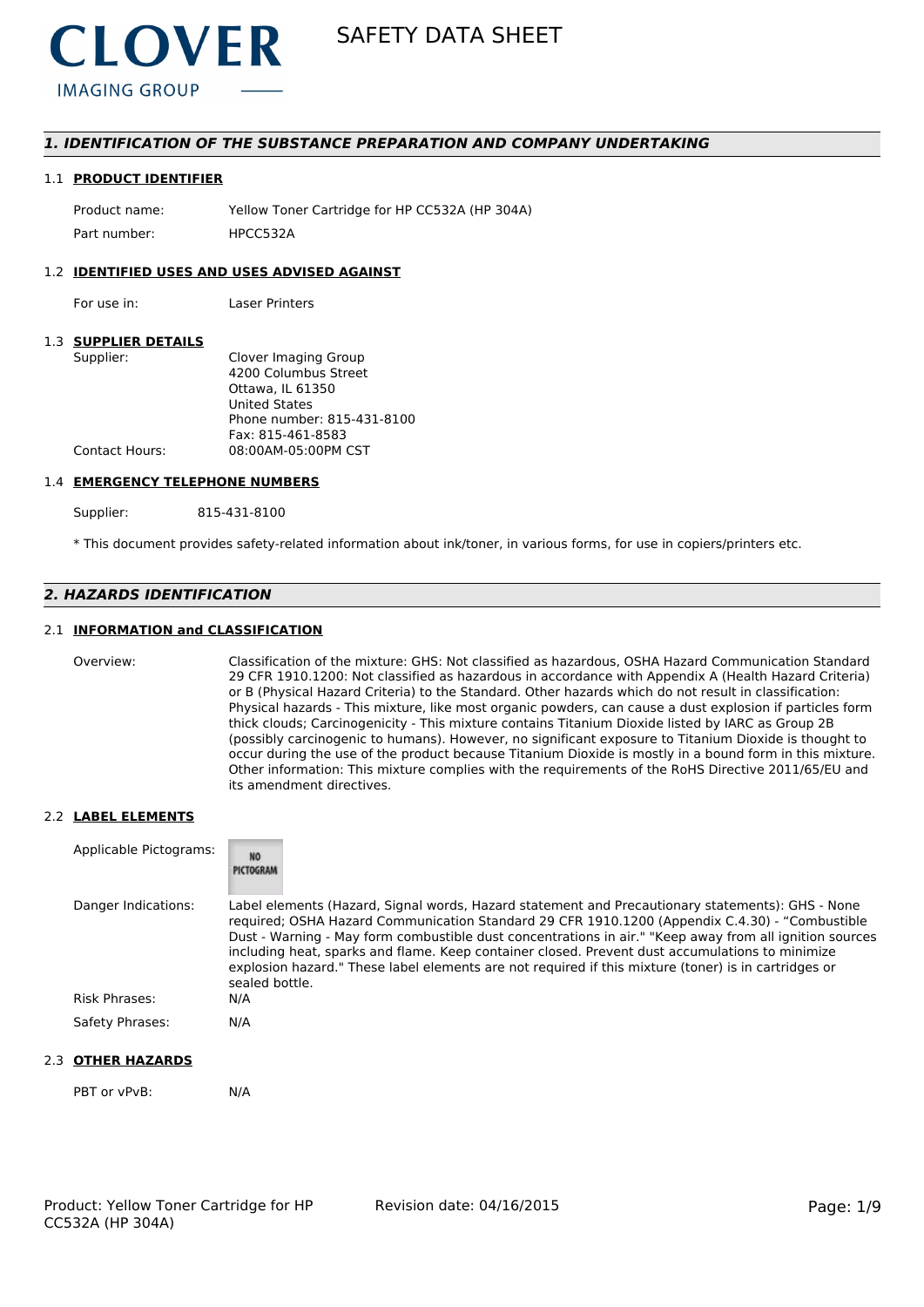

# *3. COMPOSITION / INFORMATION ON INGREDIENTS*

| Ingredients                   | <b>CAS number</b>   | Weight % | <b>OSHA</b><br><b>PEL</b> | <b>ACGIH</b><br><b>TLV</b> | Other                                                                                                                                                                                                                                                                                                                                                                                       |
|-------------------------------|---------------------|----------|---------------------------|----------------------------|---------------------------------------------------------------------------------------------------------------------------------------------------------------------------------------------------------------------------------------------------------------------------------------------------------------------------------------------------------------------------------------------|
| Styrene Acrylate<br>Copolymer | <b>TRADE SECRET</b> | 70-90    |                           |                            | TSCA listed/exempted: Yes                                                                                                                                                                                                                                                                                                                                                                   |
| Wax                           | <b>TRADE SECRET</b> | $5 - 15$ |                           |                            | TSCA listed/exempted: Yes                                                                                                                                                                                                                                                                                                                                                                   |
| Pigment                       | <b>TRADE SECRET</b> | $3-10$   |                           |                            | TSCA listed/exempted: Yes                                                                                                                                                                                                                                                                                                                                                                   |
| Amorphous Silica              | 7631-86-9           | $<$ 5    |                           |                            | TSCA listed/exempted: Yes                                                                                                                                                                                                                                                                                                                                                                   |
| Titanium Dioxide              | 13463-67-7          | <1       |                           |                            | TSCA listed/exempted: Yes. Refer<br>to Section 8 for information on<br>exposure limits and Section 11 for<br>toxicological information. All the<br>substances in this mixture are<br>listed or exempted in the inventory<br>of TSCA (USA), AICS (Australia),<br>DSL (Canada), IECSC (China),<br>EINECS/ELINCS (EU), ENCS (Japan),<br>KECI (Korea), PICCS (Philippines)<br>and ECN (Taiwan). |

The Full Text for all R-Phrases are Displayed in Section 16 **COMPOSITION COMMENTS**

The Data Shown is in accordance with the latest Directives.

This section provides composition information for the specified substance/mixture.

## *4. FIRST-AID MEASURES*

#### 4.1 **FIRST AID MEASURES**

### 4.1.1 **FIRST AID INSTRUCTIONS BY RELEVANT ROUTES OF EXPOSURE**

| Inhalation:   | Provide fresh air immediately. If symptoms occur, seek medical advice.                                                                                |
|---------------|-------------------------------------------------------------------------------------------------------------------------------------------------------|
| Eye contact:  | Do not rub eyes. Immediately rinse with plenty of clean running water until particles are washed<br>out. If irritation persists, seek medical advice. |
| Skin contact: | Wash out particles with plenty of water and soap. If irritation develops, seek medical advice.                                                        |
| Ingestion:    | Clean mouth out with water. Drink several glasses of water. If sickness develops, seek medical<br>advice.                                             |

#### 4.1.2 **ADDITIONAL FIRST AID INFORMATION**

Additional first aid information: N/A Immediate Medical Attention Required: Immediate medical attention may be required in the unlikely event of extreme inhalation, eye contact or unusual reaction due to physical idiosyncrasy of the person.

#### 4.2 **SYMPTOMS AND EFFECTS**

Acute Symptoms from Exposure: Eye contact: Irritation may occur by mechanical abrasion. Skin contact: Minimal skin irritation may occur. Inhalation: Slight irritation of respiratory tract may occur with exposure to large amount of toner dust. Ingestion: Ingestion is an unlikely route of entry under normal conditions of use. Delayed Symptoms from Exposure: N/A

#### 4.3 **IMMEDIATE SPECIAL TREATMENT OR EQUIPMENT REQUIRED**

N/A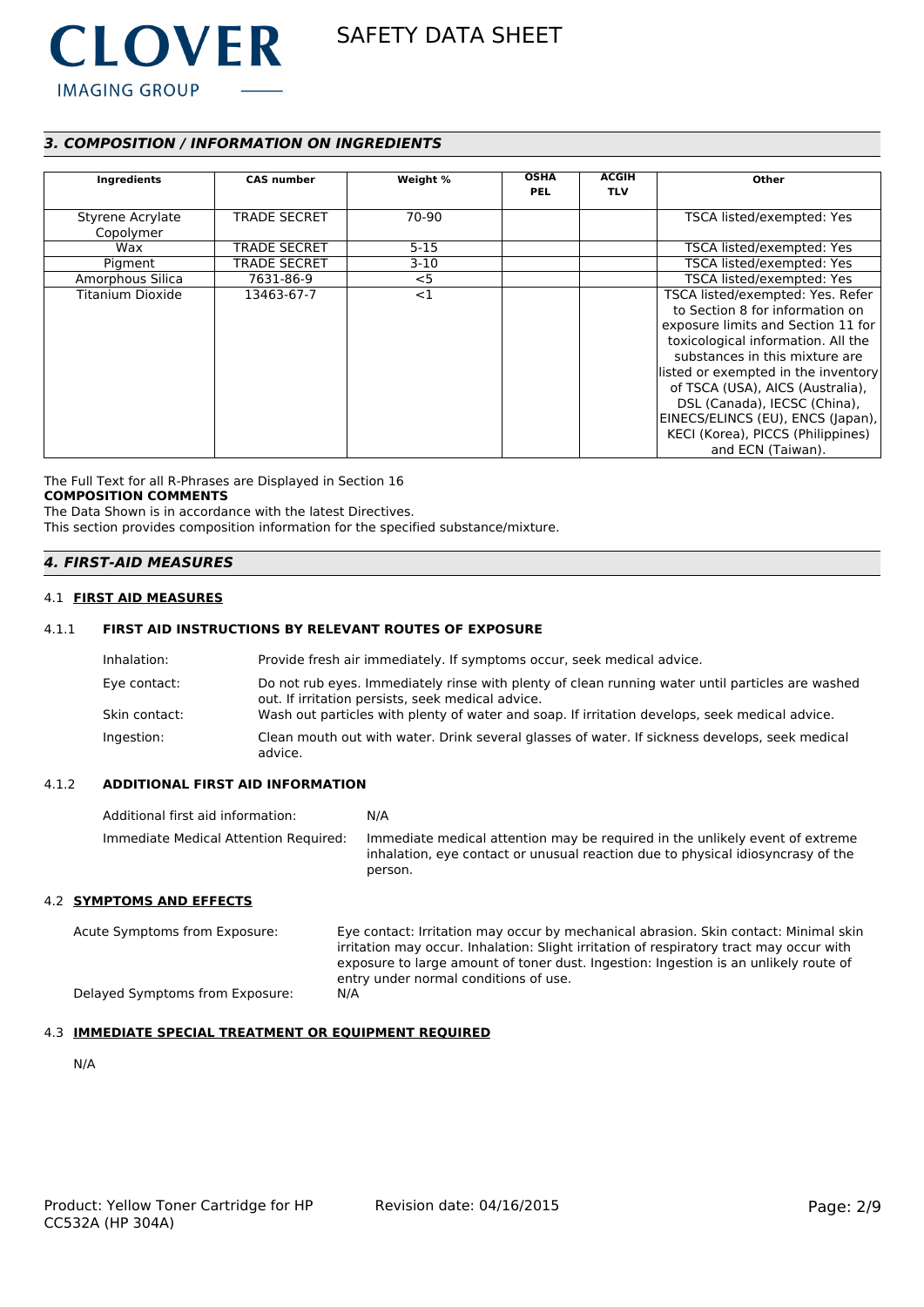

## *5. FIRE-FIGHTING MEASURES*

#### 5.1 **EXTINGUISHING MEDIA**

| Recommended Extinguishing Media:    | Water, foam, dry chemical |
|-------------------------------------|---------------------------|
| Extinguishing Media Not to be Used: | None known.               |

#### 5.2 **SPECIAL HAZARD**

Unusual Fire/Explosion Hazards: Toner, like most organic powders, is capable of creating a dust explosion when particles form thick clouds in the presence of an ignition source. Carbon monoxide and carbon dioxide are hazardous resulting gases.

Extinguishing Media Not to be Used: N/A

#### 5.3 **ADVICE FOR FIRE FIGHTERS**

Avoid inhalation of smoke. Wear protective clothing and wear self-contained breathing apparatus

#### *6. ACCIDENTAL RELEASE MEASURES*

#### 6.1 **PERSONAL PRECAUTIONS, PROTECTIVE EQUIPMENT AND EMERGENCY PROCEDURES**

#### 6.1.1 **PRECAUTIONS FOR NON-EMERGENCY PERSONNEL**

Avoid dispersal of dust in the air. (Do not clear dust surfaces with compressed air.). Do not breathe dust.

#### 6.1.2 **ADDITIONAL FIRST AID INFORMATION**

N/A

#### 6.1.3 **PERSONAL PROTECTION**

Wear personal protective equipment as described in Section 8.

#### 6.2 **ENVIRONMENTAL PRECAUTIONS**

Regulatory Information: Keep product out of sewers and watercourses.

#### 6.3 **METHODS AND MATERIAL FOR CONTAINMENT AND CLEANUP**

Spill or Leak Cleanup Procedures: Eliminate sources of ignition including sparks and flammables. Non-sparking tools should be used. Shelter the released material (powder) from wind to avoid dust formation and scattering. Vacuum or sweep the material into a sealed container. If a vacuum cleaner is used, it must be dust explosion-proof. Dispose of the material in accordance with Federal/state/local requirements.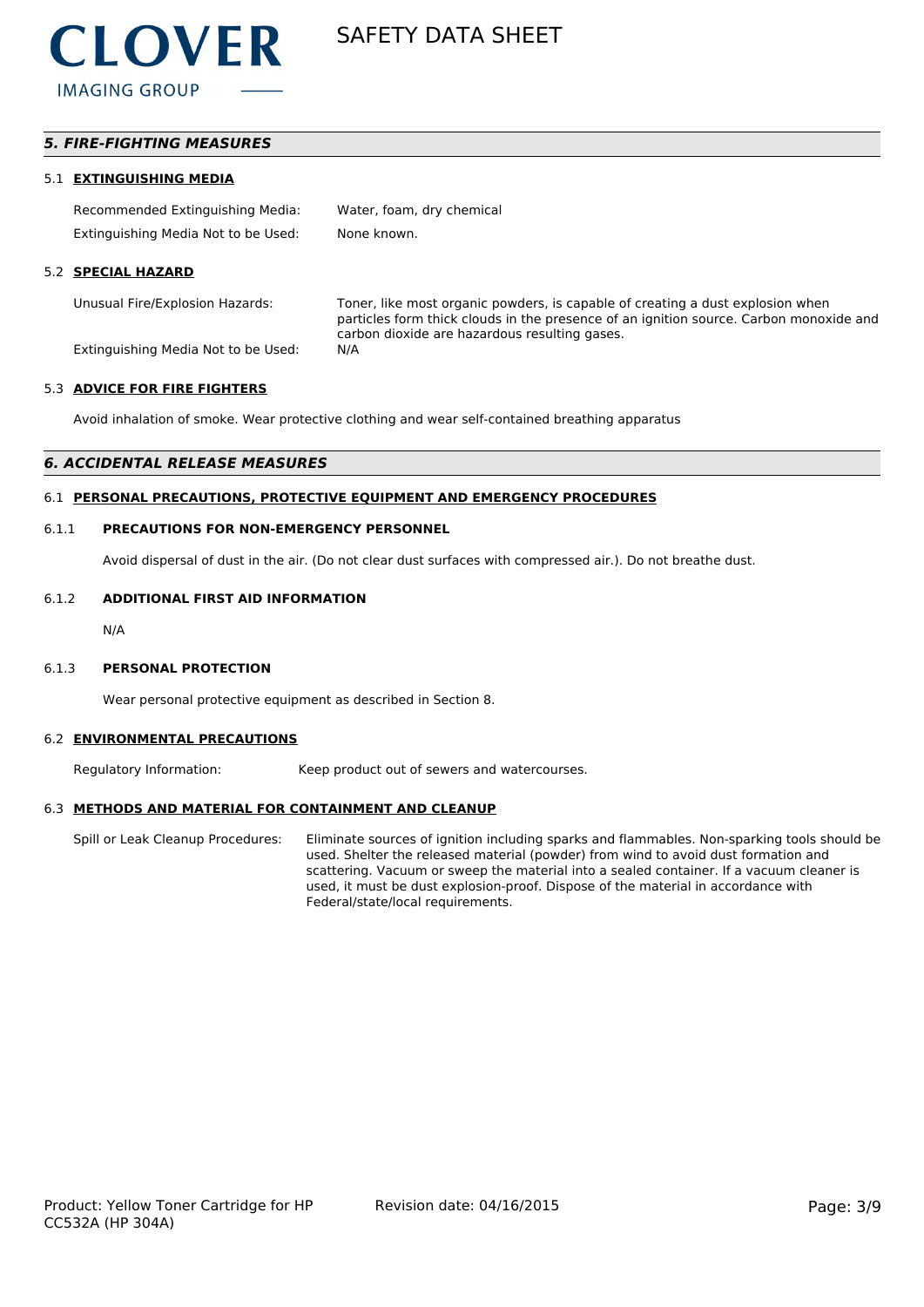## *7. HANDLING AND STORAGE*

#### 7.1 **PRECAUTIONS FOR SAFE HANDLING**

Recommendations for Handling: No special precautions when used as intended. Keep containers closed. If toner, avoid creating dust. Keep away from ignition sources. Advice on General Hygiene: Never eat, drink or smoke in work areas. Practice good personal hygiene after using this material, especially before eating, drinking, smoking, using the restroom, or applying cosmetics.

#### 7.2 **CONDITIONS FOR SAFE STORAGE**

Avoid high temperatures, >100°F/32°C

#### 7.3 **SPECIFIC END USES**

Printing devices

#### *8. EXPOSURE CONTROLS/PERSONAL PROTECTION*

#### 8.1 **CONTROL PARAMETERS**

The best protection is to enclose operations and/or provide local exhaust ventilation at the site of chemical release in order to maintain airborne concentrations of the product below OSHA PELs (See Section 3). Local exhaust ventilation is preferred because it prevents contaminant dispersion into the work area by controlling it at its source.

#### 8.2 **EXPOSURE CONTROLS**

#### **Respiratory protection:**

IMPROPER USE OF RESPIRATORS IS DANGEROUS. Seek professional advice prior to respirator selection and use. Follow OSHA respirator regulations (29 CFR 1910.134 and 1910.137) and, if necessary, wear a NIOSH approved respirator. Select respirator based on its suitability to provide adequate worker protection for given work conditions, levels of airborne contamination, and sufficient levels of oxygen.

#### **Eye/Face Protection:**

Contact lenses are not eye protective devices. Appropriate eye protection must be worn instead of, or in conjunction with contact lenses.

#### **Hand/Skin Protection:**

For emergency or non-routine operations (cleaning spills, reactor vessels, or storage tanks), wear an SCBA. WARNING! Air purifying respirators do not protect worker in oxygen deficient atmospheres.

#### **Additional Protection:**

N/A

#### **Protective Clothing and Equipment:**

Wear chemically protective gloves, boots, aprons, and gauntlets to prevent prolonged or repeated skin contact. Wear splashproof chemical goggles and face shield when working with liquid, unless full face piece respiratory protection is worn.

#### **Safety Stations:**

Make emergency eyewash stations, safety/quick-drench showers, and washing facilities available in work area.

#### **Contaminated Equipment:**

Separate contaminated work clothes from street clothes. Launder before reuse. Remove material from your shoes and clean personal protective equipment. Never take home contaminated clothing.

#### **Comments:**

Never eat, drink or smoke in work areas. Practice good personal hygiene after using this material, especially before eating, drinking, smoking, using the restroom, or applying cosmetics.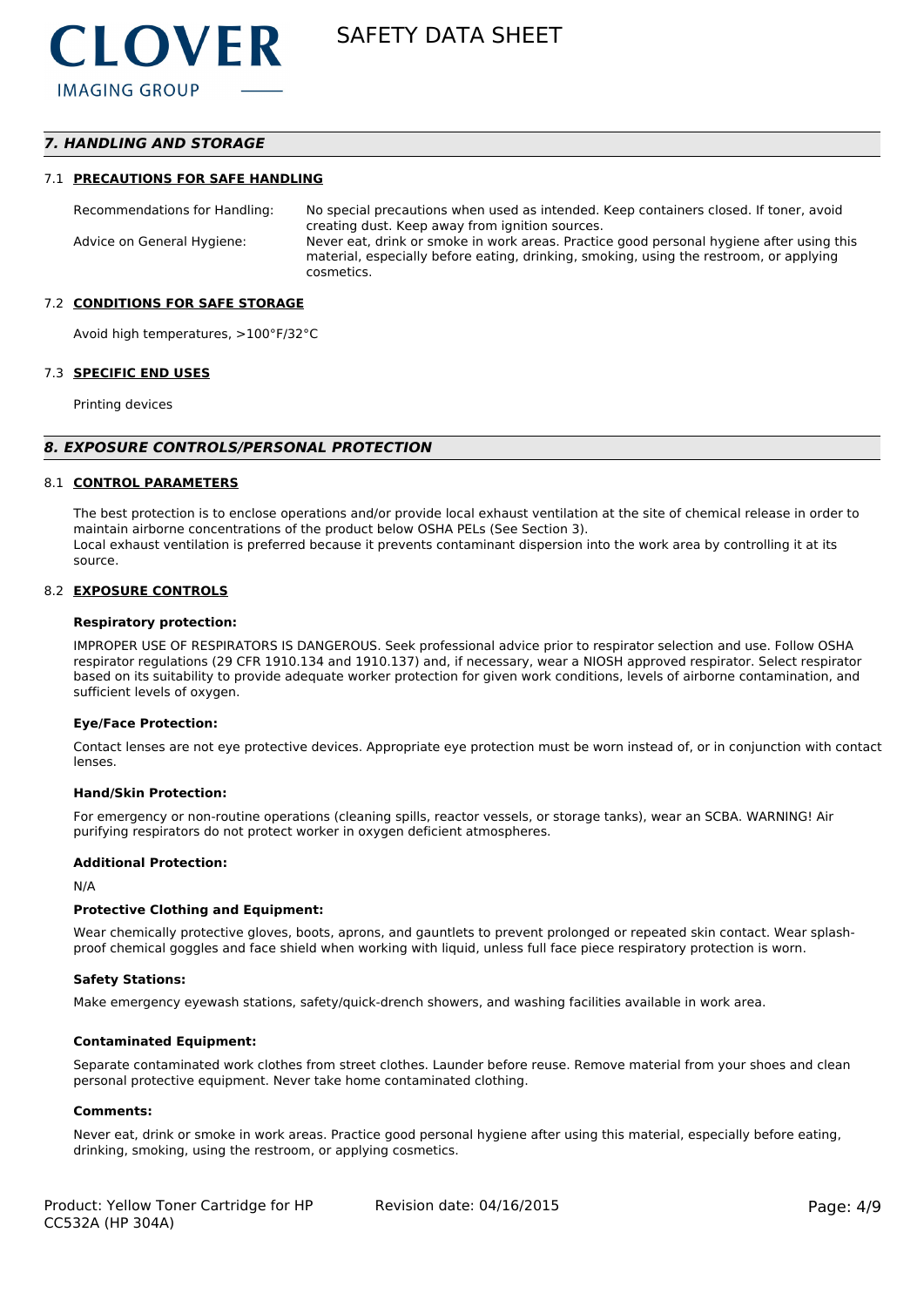# *9. PHYSICAL AND CHEMICAL PROPERTIES*

# 9.1 **DETAIL INFORMATION**

| Physical state:            | APPEARANCE: Fine yellow powder |
|----------------------------|--------------------------------|
| Color:                     | Yellow                         |
| Odor:                      | None or slight plastic odor    |
| Odor threshold:            | N/A                            |
|                            |                                |
| Boiling point:             | N/A                            |
| Melting point:             | N/A                            |
| Flash point:               | N/A                            |
| <b>Explosion limits:</b>   | N/A                            |
| Relative density:          | $1.0 - 1.5$                    |
| Auto-ignition temperature: | N/A                            |
|                            |                                |

#### 9.2 **OTHER INFORMATION**

SOLUBILITY: Negligible in water. Partially soluble in some organic solvents such as Toluene and Tetrahydrofuran.

# *10. CHEMICAL STABILITY AND REACTIVITY*

#### 10.1 **Reactivity:**

| <b>Reactivity Hazards:</b><br>Data on Mixture Substances: | None<br>None                                                                                                   |
|-----------------------------------------------------------|----------------------------------------------------------------------------------------------------------------|
| 10.2 Chemical Stability:                                  | The product is stable. Under normal conditions of storage and use, hazardous<br>polymerization will not occur. |
| 10.3 Hazardous Polymerization:                            | Stable under conditions of normal use.                                                                         |
| 10.4 Conditions to Avoid:                                 | Keep away from heat, flame, sparks and other ignition sources.                                                 |
| 10.5 Incompatible Materials:                              | Strong oxidizing materials                                                                                     |
| 10.6 Hazardous Decomposition:                             | Will not occur.                                                                                                |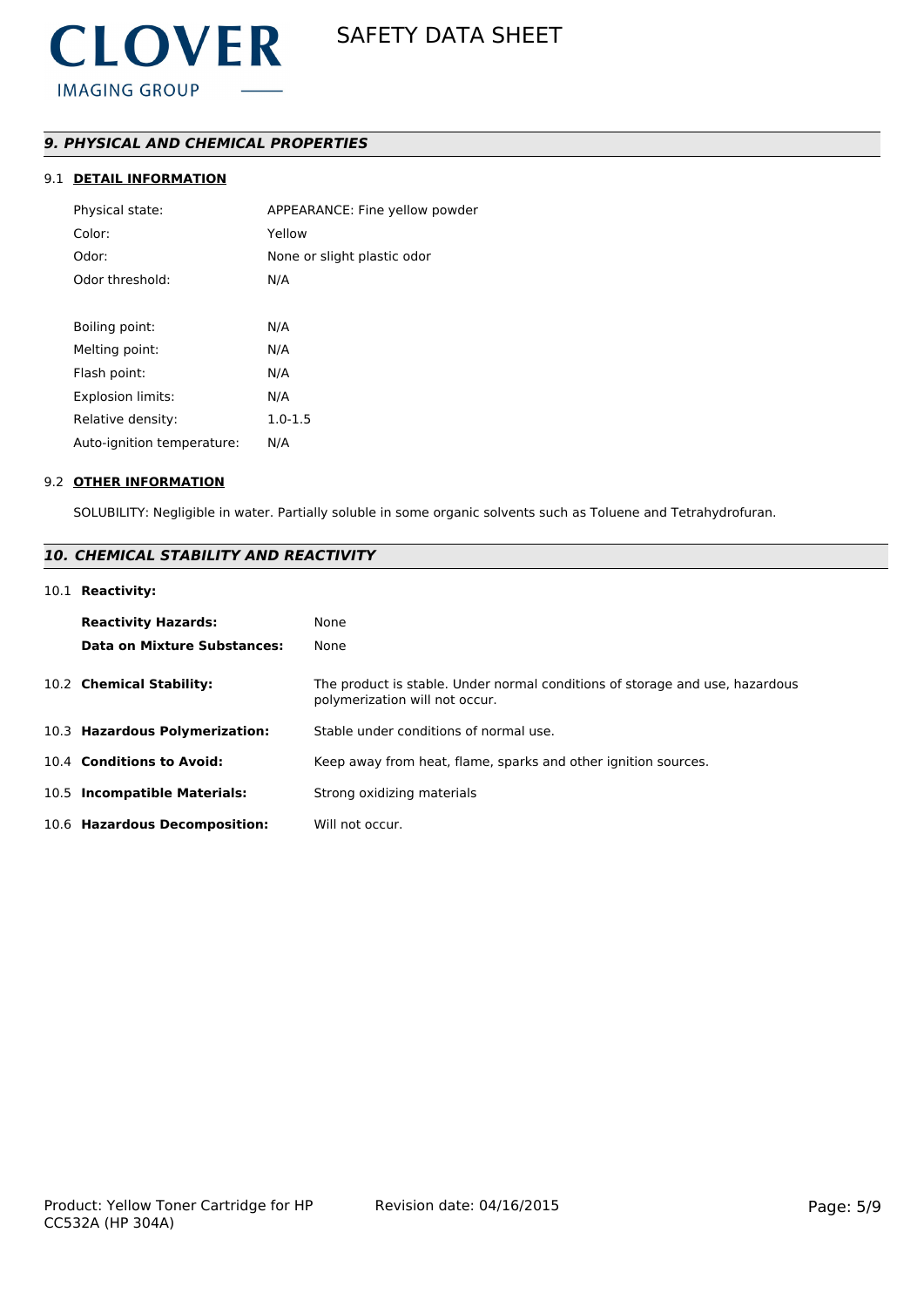

# *11. INFORMATION ON TOXICOLOGICAL EFFECT*

| <b>Mixtures:</b>                   | According to our test results of this or similar mixture, and the information provided by the<br>suppliers about the substances contained in this mixture, seriously damaging effect is not<br>expected when this mixture is treated in accordance with standard industrial practices and<br>Federal/state/local requirements. Refer to Section 2 for potential health effects and Section 4 for<br>first aid measures.                                                                                                                                                                                                                                           |
|------------------------------------|-------------------------------------------------------------------------------------------------------------------------------------------------------------------------------------------------------------------------------------------------------------------------------------------------------------------------------------------------------------------------------------------------------------------------------------------------------------------------------------------------------------------------------------------------------------------------------------------------------------------------------------------------------------------|
| <b>Acute Toxicity:</b>             | Oral: LD50 rat > 5,000 mg/kg (OECD 425) (a similar product)                                                                                                                                                                                                                                                                                                                                                                                                                                                                                                                                                                                                       |
| <b>Skin Corrosion/Irritation:</b>  | N/A                                                                                                                                                                                                                                                                                                                                                                                                                                                                                                                                                                                                                                                               |
| <b>Serious Eye Damage:</b>         | N/A                                                                                                                                                                                                                                                                                                                                                                                                                                                                                                                                                                                                                                                               |
| Inhalation:                        | N/A                                                                                                                                                                                                                                                                                                                                                                                                                                                                                                                                                                                                                                                               |
| <b>Sensitization:</b>              | Respiratory Sensitization: No test data available. None of the substances in this mixture is<br>classified as a respiratory sensitizer.                                                                                                                                                                                                                                                                                                                                                                                                                                                                                                                           |
| <b>Mutagenicity:</b>               | Ames test (Salmonella typhimurium, Escherichia coli) negative. (a similar product)                                                                                                                                                                                                                                                                                                                                                                                                                                                                                                                                                                                |
| <b>Carcinogenicity:</b>            | No test data available. Titanium Dioxide is listed by IARC as Group 2B (possibly carcinogenic to<br>humans); however, inhalation tests of Titanium Dioxide by Muhle et al. (Reference 2 - Test Data)<br>showed no significant carcinogenicity. Moreover, IARC monograph vol. 93 states that exposure<br>levels are assumed to be lower in the user industries, with the possible exception of workers who<br>handle large quantities of Titanium Dioxide. Titanium Dioxide in this mixture is within a small<br>quantity and mostly in a bound form. Therefore, no significant exposure to Titanium Dioxide is<br>thought to occur during the use of the product. |
| <b>Reproductive Toxicity:</b>      | No test data available. None of the substances in this mixture is classified for reproductive toxicity.                                                                                                                                                                                                                                                                                                                                                                                                                                                                                                                                                           |
| <b>STOT - Single Exposure:</b>     | N/A                                                                                                                                                                                                                                                                                                                                                                                                                                                                                                                                                                                                                                                               |
| <b>STOT - Multiple Exposure:</b>   | No test data available. Inhalation tests of a toner for two years showed no significant                                                                                                                                                                                                                                                                                                                                                                                                                                                                                                                                                                           |
|                                    | carcinogenicity. (Reference 1 - Test Data) In rats, chronic exposure to toner concentrations 4                                                                                                                                                                                                                                                                                                                                                                                                                                                                                                                                                                    |
|                                    | mg/m3 and over lead to an accumulation of particles in the lung as well as to persistent                                                                                                                                                                                                                                                                                                                                                                                                                                                                                                                                                                          |
|                                    | inflammatory processes and slight to moderate fibrotic changes in the lungs of rats. In hamsters,                                                                                                                                                                                                                                                                                                                                                                                                                                                                                                                                                                 |
|                                    | these effects were only observed at significantly higher concentrations ( $>$ 20 mg/m3). The particle                                                                                                                                                                                                                                                                                                                                                                                                                                                                                                                                                             |
|                                    | accumulation in the lung tissue of the experimental animals is attributed to a damage and                                                                                                                                                                                                                                                                                                                                                                                                                                                                                                                                                                         |
|                                    | overload of the lung clearance mechanisms and is called "lung overloading". This is not an effect                                                                                                                                                                                                                                                                                                                                                                                                                                                                                                                                                                 |
|                                    | specific to toner dust but is generally observed when high concentrations of other, slightly soluble                                                                                                                                                                                                                                                                                                                                                                                                                                                                                                                                                              |
|                                    | dusts are inhaled. The lowest-observable-effect-level (LOEL) was 4 mg/m3 and the no-observable-<br>effect-level (NOEL) was 1 mg/m3 in rats. The NOEL was greater than 6 mg/m3 in hamsters.                                                                                                                                                                                                                                                                                                                                                                                                                                                                        |
|                                    | (Reference 2 - Test Data) Toner concentration under the normal use of this product is estimated to                                                                                                                                                                                                                                                                                                                                                                                                                                                                                                                                                                |
|                                    | be less than 1 mg/m3.                                                                                                                                                                                                                                                                                                                                                                                                                                                                                                                                                                                                                                             |
| Ingestion:                         | N/A                                                                                                                                                                                                                                                                                                                                                                                                                                                                                                                                                                                                                                                               |
| <b>Hazard Class Information:</b>   | N/A                                                                                                                                                                                                                                                                                                                                                                                                                                                                                                                                                                                                                                                               |
| <b>Mixture on Market Data:</b>     | N/A                                                                                                                                                                                                                                                                                                                                                                                                                                                                                                                                                                                                                                                               |
| Symptoms:                          | N/A                                                                                                                                                                                                                                                                                                                                                                                                                                                                                                                                                                                                                                                               |
| Delayed/Immediate Effects: N/A     |                                                                                                                                                                                                                                                                                                                                                                                                                                                                                                                                                                                                                                                                   |
| <b>Test Data on Mixture:</b>       | (Reference 1) "Negative Effect of Long-term Inhalation of Toner on Formation of                                                                                                                                                                                                                                                                                                                                                                                                                                                                                                                                                                                   |
|                                    | 8-Hydroxydeoxyguanosine in DNA in the Lungs of Rats in Vivo", Yasuo Morimoto, et. Al., Inhalation                                                                                                                                                                                                                                                                                                                                                                                                                                                                                                                                                                 |
|                                    | Toxicology, Vol. 17 (13) p.749-753 (2005). (Reference 2) Studies by Muhle, Bellmann,                                                                                                                                                                                                                                                                                                                                                                                                                                                                                                                                                                              |
|                                    | Creutzenberg et al. "Lung clearance and retention of toner, utilizing a tracer technique during                                                                                                                                                                                                                                                                                                                                                                                                                                                                                                                                                                   |
|                                    | chronic inhalation exposure in rats." Fundam. Appl. Toxicol 17 (1991) p.300-313. "Lung clearance                                                                                                                                                                                                                                                                                                                                                                                                                                                                                                                                                                  |
|                                    | and retention of toner, TiO2, and crystalline Silica, utilizing a tracer technique during chronic                                                                                                                                                                                                                                                                                                                                                                                                                                                                                                                                                                 |
|                                    | inhalation exposure in Syrian golden hamsters." Inhal. Toxicol. 10 (1998) p.731-751. "Subchronic                                                                                                                                                                                                                                                                                                                                                                                                                                                                                                                                                                  |
|                                    | inhalation study of toner in rats." Inhal. Toxicol. 2 (1990) p.341-360. "Pulmonary response to toner                                                                                                                                                                                                                                                                                                                                                                                                                                                                                                                                                              |
|                                    | upon chronic inhalation exposure in rats." Fundam. Appl. Toxicol. 17 (1991) p.280-299.                                                                                                                                                                                                                                                                                                                                                                                                                                                                                                                                                                            |
|                                    | "Pulmonary response to toner, TiO2 and crystalline Silica upon chronic inhalation exposure in                                                                                                                                                                                                                                                                                                                                                                                                                                                                                                                                                                     |
|                                    | Syrian golden hamsters." Inhal. Toxicol. 10 (1998) p.699-729.                                                                                                                                                                                                                                                                                                                                                                                                                                                                                                                                                                                                     |
| <b>Not Meeting Classification:</b> | N/A                                                                                                                                                                                                                                                                                                                                                                                                                                                                                                                                                                                                                                                               |
| <b>Routes of Exposure:</b>         | N/A                                                                                                                                                                                                                                                                                                                                                                                                                                                                                                                                                                                                                                                               |
| <b>Interactive Effects:</b>        | N/A                                                                                                                                                                                                                                                                                                                                                                                                                                                                                                                                                                                                                                                               |
| <b>Absence of Specific Data:</b>   | N/A                                                                                                                                                                                                                                                                                                                                                                                                                                                                                                                                                                                                                                                               |
| Mixture vs Substance Data: N/A     |                                                                                                                                                                                                                                                                                                                                                                                                                                                                                                                                                                                                                                                                   |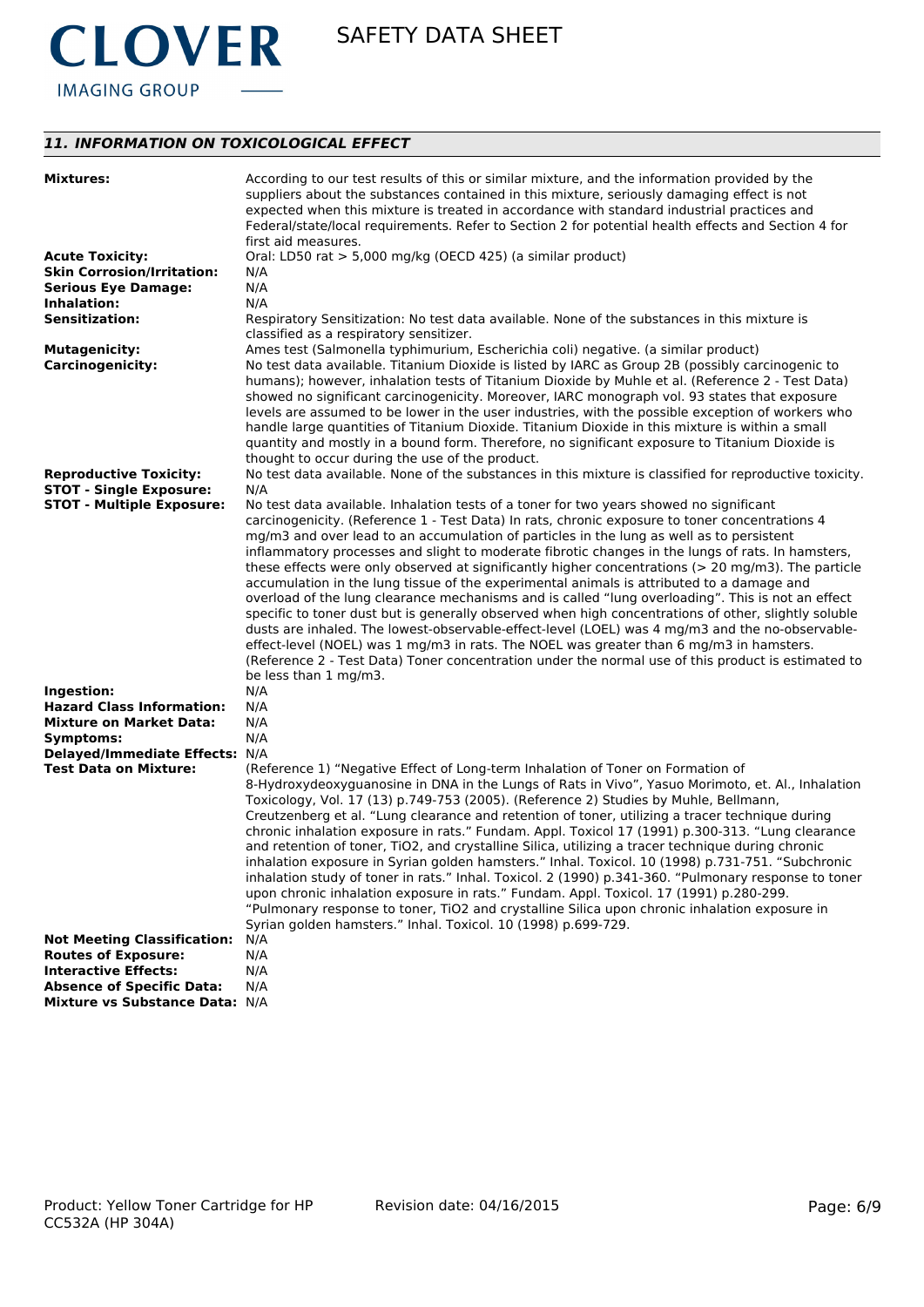

#### *12. ECOLOGICAL INFORMATION*

| 12.1 <b>Eco toxicity:</b>           | According to the information provided by the suppliers about the substances contained in this<br>mixture, this mixture is not expected to be harmful to ecology. |
|-------------------------------------|------------------------------------------------------------------------------------------------------------------------------------------------------------------|
| 12.2 Degradability:                 | N/A                                                                                                                                                              |
| 12.3 Bioaccumulation Potential: N/A |                                                                                                                                                                  |
| 12.4 Mobility in Soil:              | N/A                                                                                                                                                              |
| 12.5 PBT & vPvB Assessment:         | N/A                                                                                                                                                              |
| 12.6 Other Adverse Effects:         | None known.                                                                                                                                                      |

# *13. DISPOSAL CONSIDERATIONS*

#### **Disposal Information:**

 Dispose of product in accordance with local authority regulations. Empty container retains product residue.

#### **Physical/Chemical Properties that affect Treatment:**

Symbol: This product is not classified as dangerous

Risk Phrases: This product is not classified according to the federal, state and local environmental regulations.

#### **Waste Treatment Information:**

If toner, do not shred toner cartridge, unless dust-explosion prevention measures are taken. Finely dispersed particles may form explosive mixtures in air. Dispose of in compliance with federal, state, and local regulations.

### **Personal Protection Required:**

N/A

| <b>14. TRANSPORT INFORMATION</b> |                                                                                                                                             |  |
|----------------------------------|---------------------------------------------------------------------------------------------------------------------------------------------|--|
| 14.1 <b>ID Number:</b>           | None. Not a regulated material under the United States DOT, IMDG, ADR, RID, or ICAO/IATA.                                                   |  |
| 14.2 Shipping Name:              | None. Not a regulated material under the United States DOT, IMDG, ADR, RID, or ICAO/IATA.                                                   |  |
| 14.3 Hazard Class:               | None. Not a regulated material under the United States DOT, IMDG, ADR, RID, or ICAO/IATA.                                                   |  |
| 14.4 Packing Group:              | N/A                                                                                                                                         |  |
| 14.5 Environmental Hazards:      | Not a marine pollutant according to the IMDG Code. Not environmentally hazardous according<br>to the UN Model Regulations, ADR, RID or ADN. |  |
| 14.6 User Precautions:           | Do not open or break a container during transportation unless absolutely needed.                                                            |  |
| 14.7 Bulk Transport:             | N/A                                                                                                                                         |  |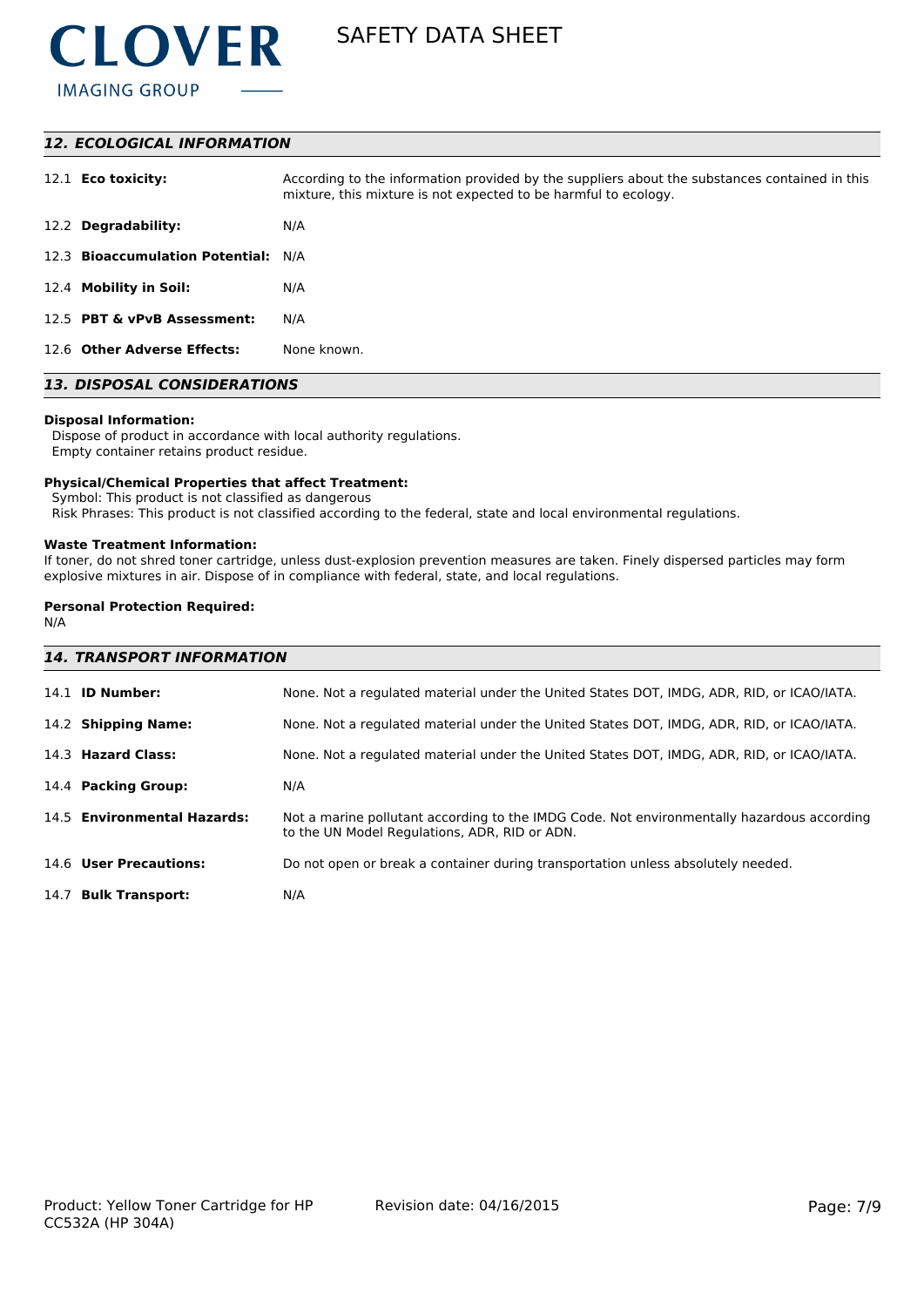

### *15. REGULATORY INFORMATION*

15.1 **Regulatory Information:** TSCA: All the substances in this mixture are listed or exempted in accordance with TSCA.

**EPA Regulatory Information:** N/A

**CERCLA Reportable Quantity:** Not applicable to this mixture.

#### 15.2 **Superfund Information:**

**Hazard Categories:**

**Immediate:** N/A

**Delayed:** N/A

**Fire:** N/A

**Pressure:** N/A

**Reactivity:** N/A

**Section 302 - Extremely Hazardous:** Not applicable to this mixture.

**Section 311 - Hazardous:** Immediate health hazard: No (All the ingredients of this product are bound within the mixture.) Chronic health hazard: No (All the ingredients of this product are bound within the mixture.) Sudden release of pressure hazard: No. Reactive hazard: No.

|                                    | 15.3 State Regulations:      | California Proposition 65 (Safe Drinking Water and Toxic Enforcement Act of 1986): This<br>product is in compliance with the regulation as all ingredients are bound within the<br>mixture.   |  |  |
|------------------------------------|------------------------------|-----------------------------------------------------------------------------------------------------------------------------------------------------------------------------------------------|--|--|
| 15.4 Other Regulatory Information: |                              | This mixture complies with the requirements of the RoHS Directive 2011/65/EU and its<br>amendment directives. Please refer to any other Federal/state/local measures that may be<br>relevant. |  |  |
|                                    | <b>16. OTHER INFORMATION</b> |                                                                                                                                                                                               |  |  |
|                                    | <b>General Comments:</b>     | This information is based on our current knowledge. It should not therefore be construed as                                                                                                   |  |  |

| erar comments. | THIS IMPORTMENT IS DASED ON OUR CUTTENT KNOWIEDGE. It SHOUID NOT THEREFORE DE CONSTIDED AS          |
|----------------|-----------------------------------------------------------------------------------------------------|
|                | guaranteeing specific properties of the products as described or their suitability for a particular |
|                | application                                                                                         |

**Creation Date of this SDS:** 07/21/2020